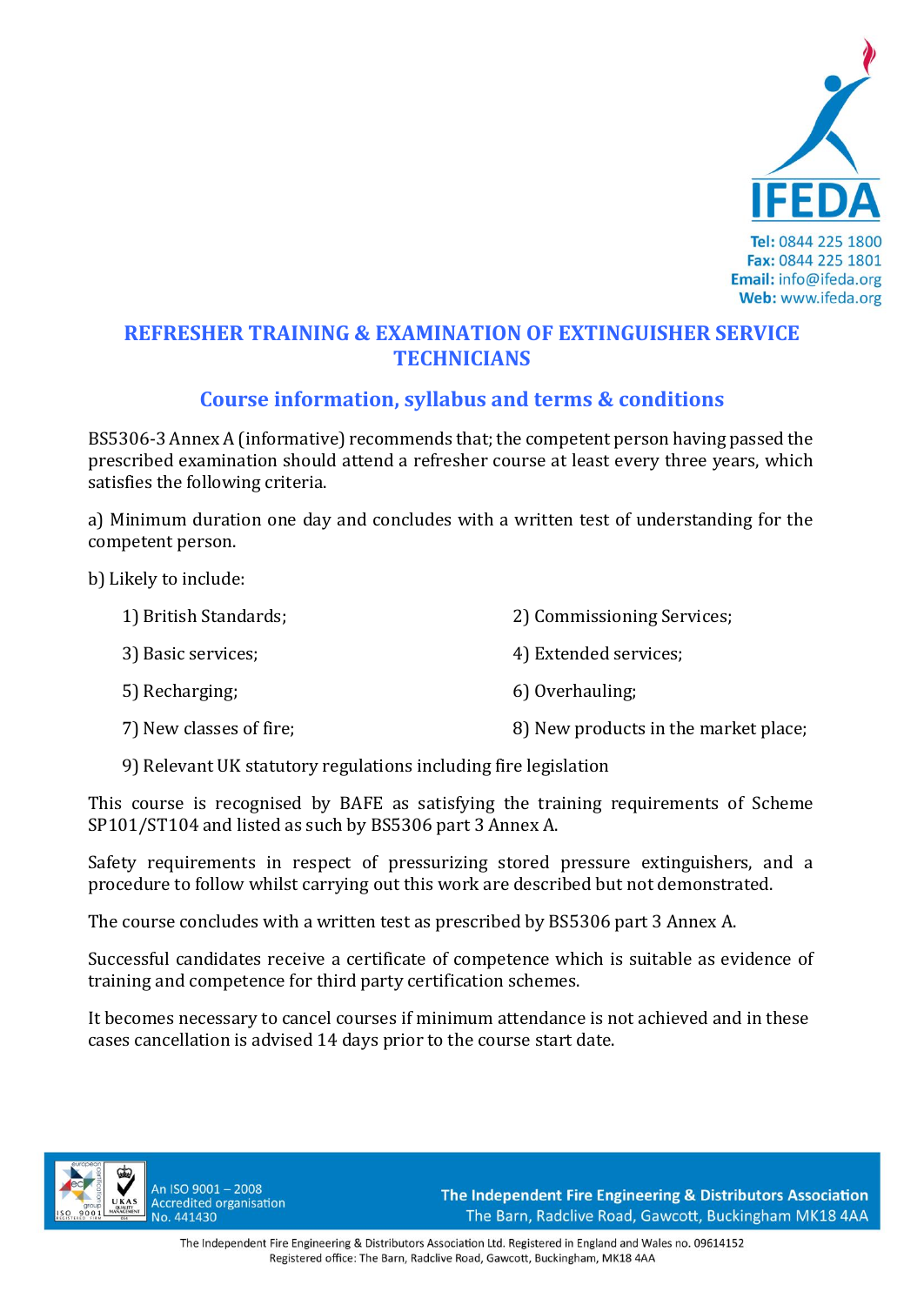

*N.B. IFEDA has made every effort to ensure the accuracy of the information contained in this manual and believe it is correct at the time of issue. IFEDA accepts no liability of any kind whatsoever in respect of work carried out, or advice or guidance given by any person, whether qualified by IFEDA, or based on information offered in IFEDA publications and at IFEDA training courses.* 

# **SYLLABUS**

### **British Standards**

Amendments to BS5306‐3: 2009, BS5306‐8: 2012 and BS EN3 – 7.

#### **Fire Safety Legislation**

An outline of the Regulatory Reform (Fire Safety) Order 2005 and the duties of the "Responsible Person" in respect of fire risk assessments, fire extinguisher provision, training of employees and maintenance of portable fire equipment.

#### **Health & Safety at Work**

Duties and responsibilities of the employer and the employee particularly in respect of site service visits.

Care and use of extinguisher pressurizing equipment is described but not demonstrated.

**Terms and conditions on next page…**